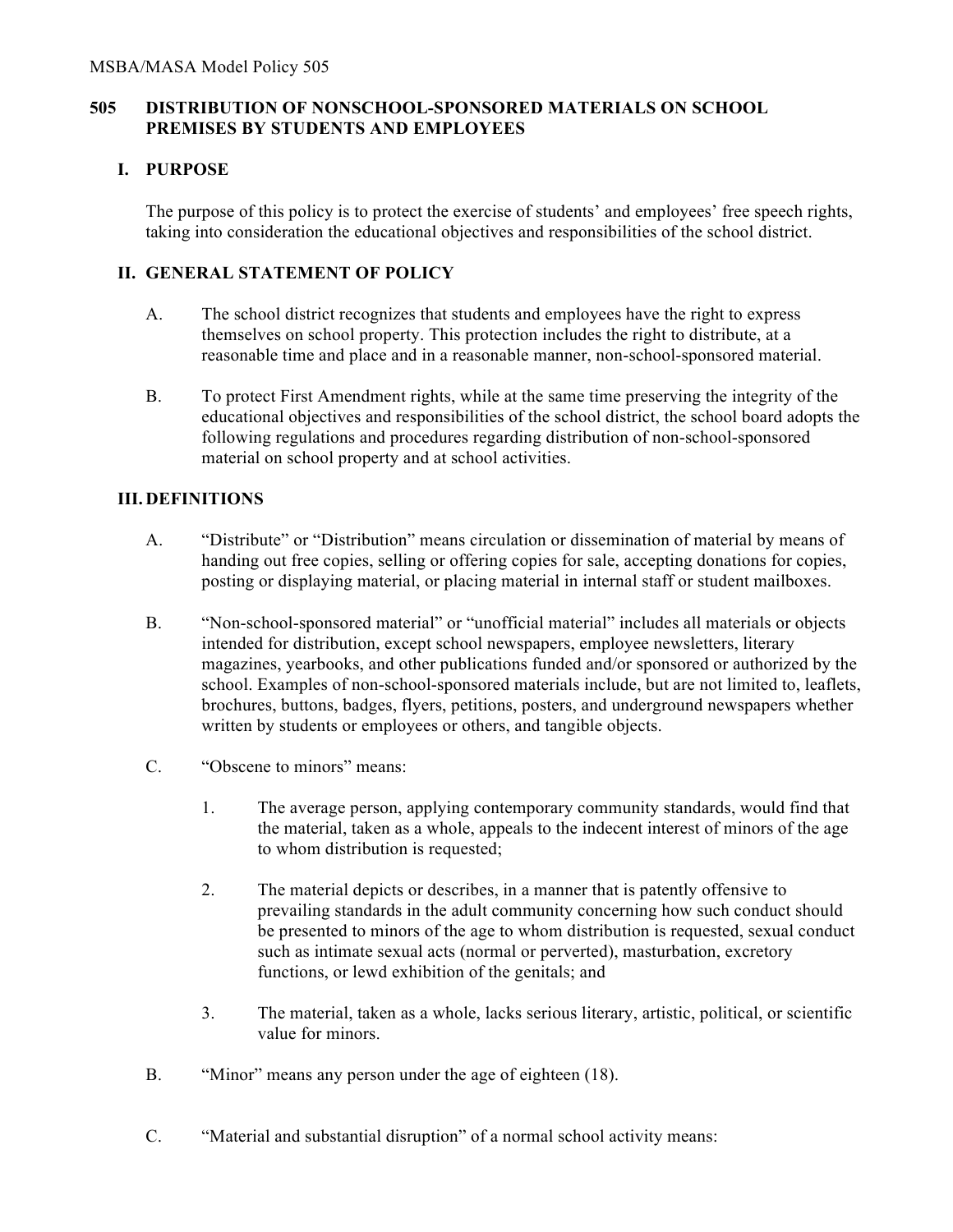- 1. Where the normal school activity is an educational program of the district for which student attendance is compulsory, "material and substantial disruption" is defined as any disruption, which interferes with or impedes the implementation of that program.
- 2. Where the normal school activity is voluntary in nature (including, without limitation, school athletic events, school plays and concerts, and lunch periods) "material and substantial disruption" is defined as student rioting, unlawful seizures of property, conduct inappropriate to the event, participation in a school boycott, demonstration, sit-in, stand-in, walk-out, or other related forms of activity.

In order for expression to be considered disruptive, there must exist specific facts upon which the likelihood of disruption can be forecast, including past experience in the school, current events influencing student activities and behavior, and instances of actual or threatened disruption relating to the written material in question.

- D. "School activities" means any activity sponsored by the school including, but not limited to, classroom work, library activities, physical education classes, official assemblies and other similar gatherings, school athletic contests, band concerts, school plays and other theatrical productions, and in-school lunch periods.
- E. "Libelous" is a false and unprivileged statement about a specific individual that tends to harm the individual's reputation or to lower that individual in the esteem of the community.

# **IV. GUIDELINES**

- A. Students and employees of the school district have the right to distribute, at reasonable times and places as set forth, and in a reasonable manner, non-school- sponsored material.
- B. Requests for distribution of non-school-sponsored material will be reviewed by the administration on a case-by-case basis. However, distribution of the materials listed below is always prohibited. Material is prohibited that:
	- 1. is obscene to minors;
	- 2. is libelous or slanderous;
	- 3. is pervasively indecent or vulgar or contains any indecent or vulgar language or representations, with a determination made as to the appropriateness of the material for the age level of students to which it is intended;
	- 4. advertises or promotes any product or service not permitted to minors by law;
	- 5. advocates violence or other illegal conduct;
	- 6. constitutes insulting or fighting words, the very expression of which injures or harasses other people (e.g., threats of violence, defamation of character or of a person's race, religious, or ethnic origin);
	- 7. presents a clear and present likelihood that, either because of its content or the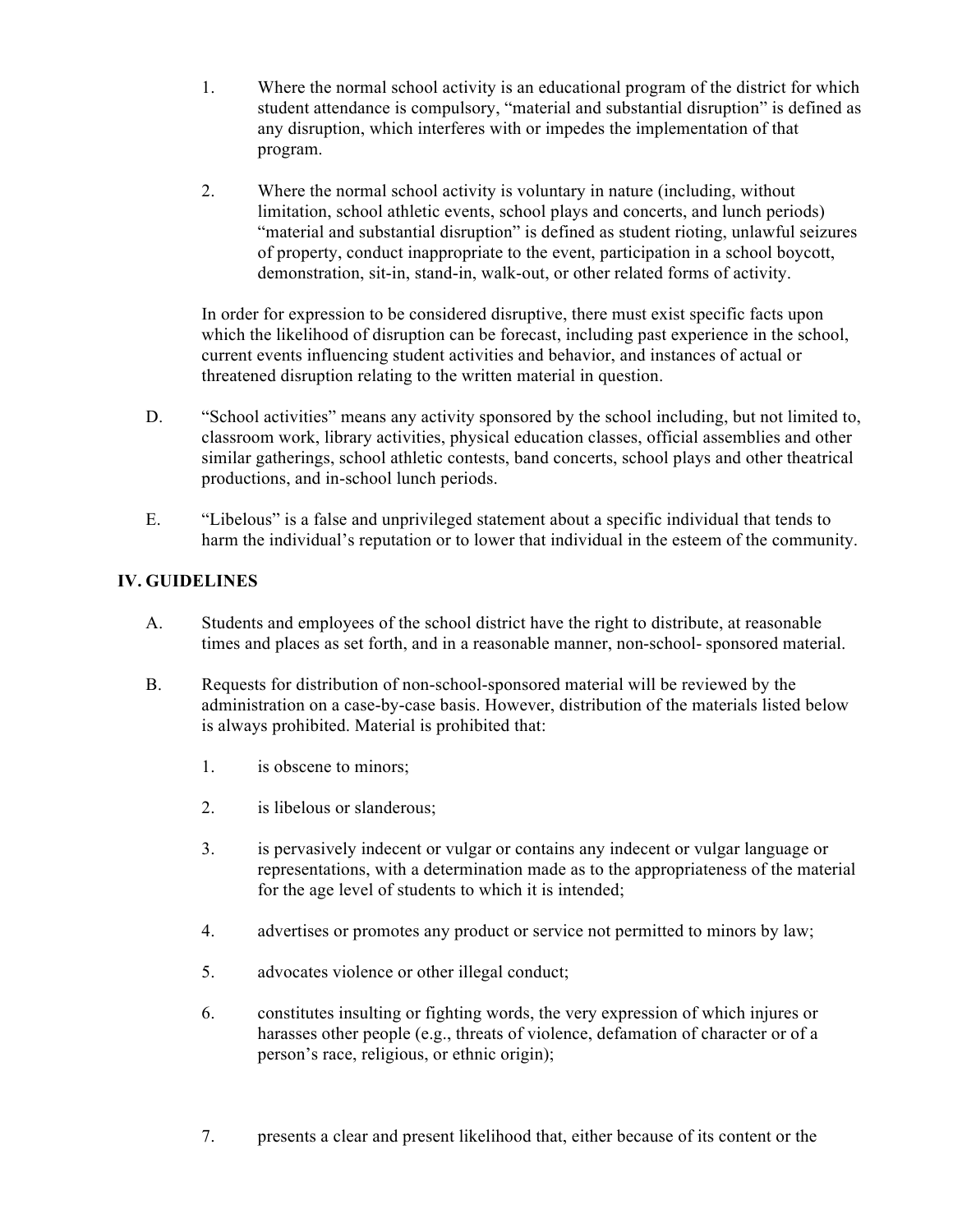manner of distribution, it will cause a material and substantial disruption of the proper and orderly operation and discipline of the school or school activities, will cause the commission of unlawful acts or the violation of lawful school regulations.

- C. Distribution by students and employees of non-school-sponsored materials on school district property are subject to reasonable time, place, and manner restrictions set forth below. In making decisions regarding the time, place, and manner of distribution, the administration will consider factors including, but not limited to, the following:
	- 1. whether the material is educationally related;
	- 2. the extent to which distribution is likely to cause disruption of or interference with the school district's educational objectives, discipline, or school activities;
	- 3. whether the materials can be distributed from the office or other isolated location so as to minimize disruption of traffic flow in hallways;
	- 4. the quantity or size of materials to be distributed; whether distribution would require assignment of school district staff, use of school district equipment, or other resources;
	- 5 whether distribution would require that non-school persons be present on the school grounds;
	- 6. whether the materials are a solicitation for goods or services not requested by the recipients.

### **V. TIME, PLACE, AND MANNER OF DISTRIBUTION**

- A. No non-school-sponsored material shall be distributed during and at the place of a normal school activity if it is reasonably likely to cause a material and substantial disruption of that activity.
- B. Distribution of non-school-sponsored material is prohibited when it blocks the safe flow of traffic within corridors and entranceways of the school, and school parking lots. Distribution shall not impede entrance to or exit from school premises in any way.
- C. No one shall coerce a student or staff member to accept any publication.
- D. The time, place, and manner of distribution will be solely within the discretion of the administration, consistent with the provisions of this policy.

### **VI. PROCEDURES**

- A. Any student or employee wishing to distribute (as defined in this policy) non-school-sponsored material must first submit for approval a copy of the material to the principal or administrative designee at least seven (7) days in advance of desired distribution time, together with the following information:
	- 1. Name and phone number of the person submitting the request and, if a student, the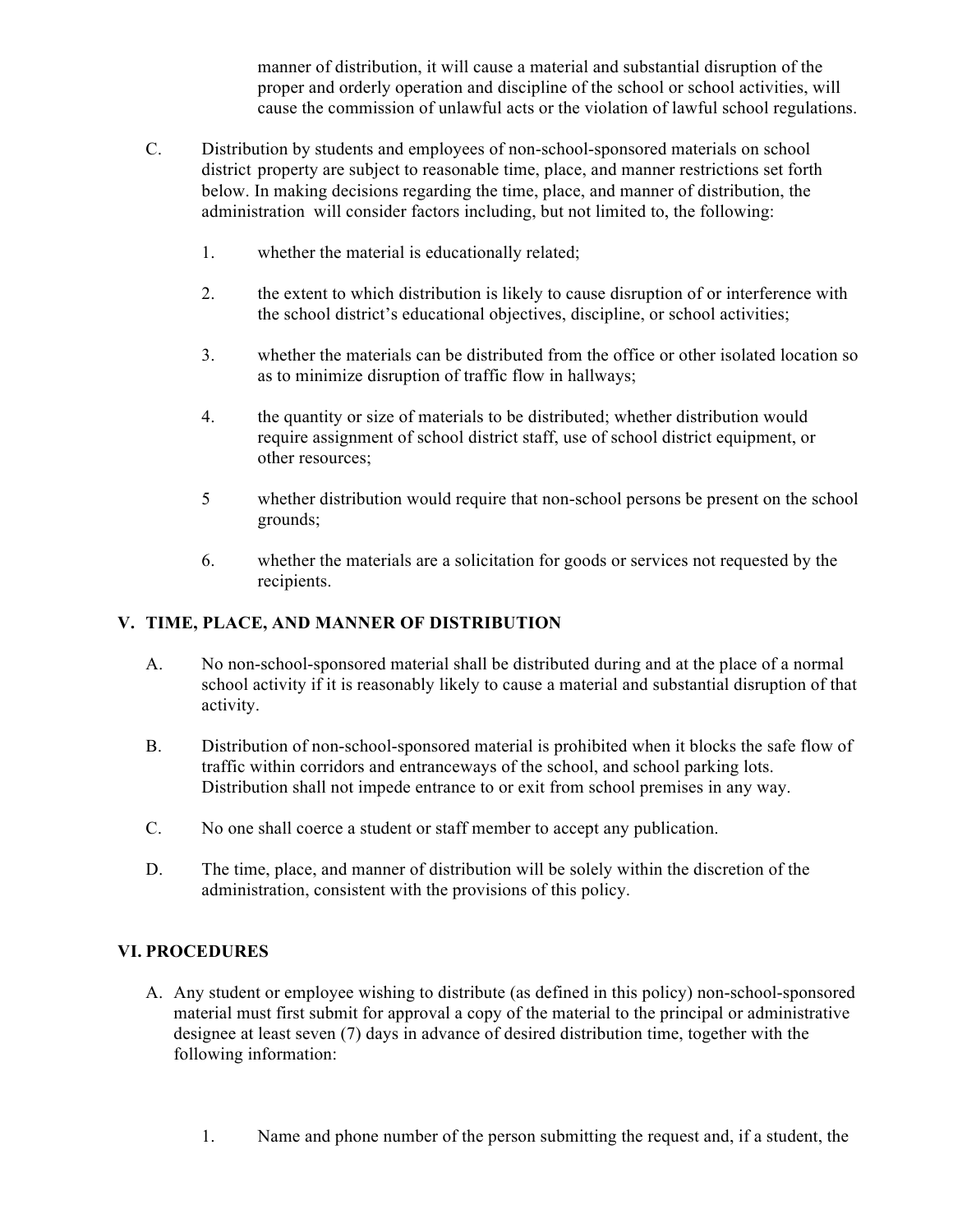room number of his or her first-period class.

- 2. Date(s) and time(s) of day intended for distribution.
- 3. Location where material will be distributed.
- 4. If intended for students, the grade(s) of students to whom the distribution is intended.
- B. The principal or administrative designee will review the request and render a decision. In the event that permission to distribute the material is denied or limited, the person submitting the request should be informed of the reasons for the denial or limitation.
- C. If the person submitting the request does not receive a response, the person shall contact the office to verify that the lack of response was not due to an inability to locate the person.
- D. If the person is dissatisfied with the decision of the principal or administrative designee, the person may submit a written request for appeal to the superintendent.
- E. Permission or denial of permission to distribute material does not necessarily imply approval or disapproval of its contents by either the school, the administration of the school, the school board, or the individual reviewing the material submitted.

## **VII. DISCIPLINARY ACTION**

- A. Distribution by any student of non-school-sponsored material prohibited herein or in violation of the provisions of time, place, and manner of distribution as described above will be halted and disciplinary action will be taken in accordance with the school district's Student Discipline Policy.
- B. Distribution by any employee of non-school-sponsored material prohibited herein or in violation of the provisions of time, place, and manner of distribution as described above will be halted and appropriate disciplinary action will be taken, in accordance with any individual contract, collective bargaining agreement, school district policies and procedures, and/or governing statute.
- C. Any other party violating this policy will be requested to leave the school property immediately and, if necessary, the police will be called.

# **VIII. NOTICE OF POLICY TO STUDENTS AND EMPLOYEES**

A copy of this policy will be made available on the School District Website and/or in student handbooks.

### **IX. IMPLEMENTATION**

The school district administration may develop any additional guidelines and procedures necessary to implement this policy.

*Legal References:* U. S. Const., amend. I *Hazelwood School District v. Kuhlmeier*, 484 U.S. 260, 108 S.Ct. 562, 98